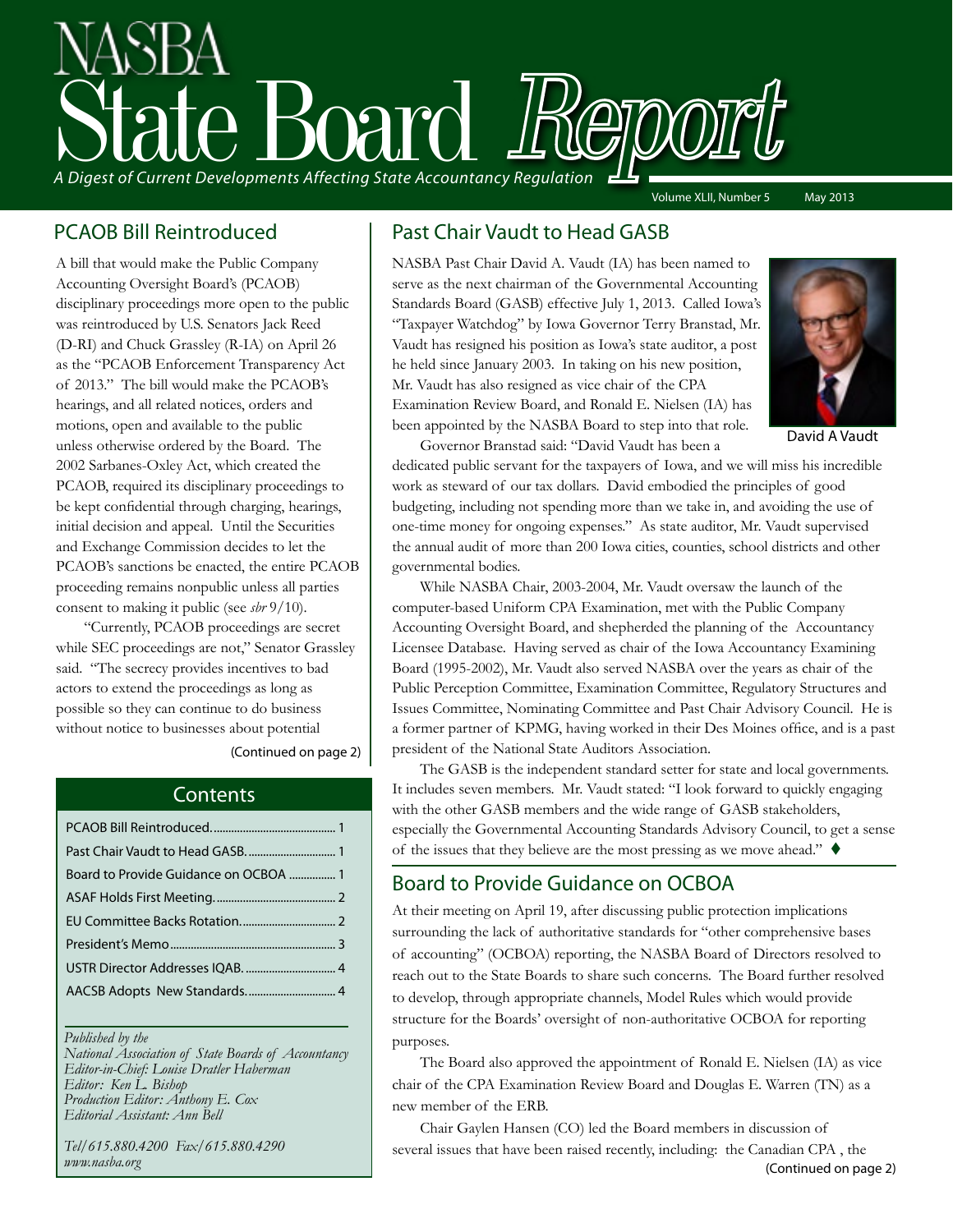#### <span id="page-1-0"></span>ASAF Holds First Meeting

Standard setters from all parts of the world came together for the first meeting of the Accounting Standards Advisory Forum (ASAF) on April 8-9, 2013 in London. The aim of the group is to provide a technical advisory body to the International Accounting Standards Board (IASB) for its development of "a single set of high quality, understandable, enforceable and globally accepted financial reporting standards based upon clearly articulated principles." Over the last 10 years the IASB had entered into memoranda of understanding (MoUs) with national accounting standard setters in Brazil, China, Japan and the United States. At the ASAF's inaugural meeting these bilateral MoUs were replaced by a single joint agreement that was signed by all ASAF members (including the U.S. Financial Accounting Standards Board).

The agreement states that the IFRS Foundation "recognizes that National Standard Setters (NSS) and regional bodies have expertise in standard-setting and valuable local jurisdictional experience and knowledge, which should be taken into account by the IASB in setting global financial and reporting standards. The ASAF will provide the opportunity for greater valuable discourse,

Board to Develop Rules (Continued from page 1)

qualifications for the CGMA, international standard setting and the Private Company Council. All of these topics will be discussed with representatives of the member Boards during NASBA's Regional Meetings in June.

NASBA Uniform Accountancy Act Committee Chair Kenneth R. Odom (AL) updated the Board of Directors on the work of the task forces focused on developing language to revise the definition of "attest" in the UAA and to map out uniform language on firm mobility, which several states already have in place. These concepts will also be discussed with attendees at the Regional Meetings during both plenary and breakout sessions.

President Ken L. Bishop described how every operational unit in NASBA is being held responsible for fulfilling the strategic plan. When NASBA considers taking on a project, it is measured on a scale to determine how it either supports the State Boards or produces revenues that can be used to support them, he explained. He pointed to the Communications groups' efforts in providing free services to the Boards that want assistance with producing newsletters, annual reports, brochures and videos.

NASBA will be holding a State Board Peer Review Oversight Committee (PROC) Summit on July 10, 2013 in Nashville.  $\blacklozenge$ 

complement the existing IASB's outreach activities and enhance the quality of the final standard."

In addition, it states: "The parties of this MOU respect each other's role and the establishment of ASAF does not in any way undermine their respective formal mandates: The IFRS Foundation recognizes the independent roles that NSS and regional bodies have within their own national and regional context, and the members of ASAF recognize that the IASB operates within the framework of the Foundation's constitution which sets the principle of the IASB's independence in developing IFRS."

Among the commitments made by the Foundation are: "Respecting the independence of ASAF members and recognizing that ASAF's members operate under their own specific national mandates, and undertakes not to undermine or compromise the existing legal rights and obligations of the ASAF members within their respective jurisdictions."

The initial ASAF membership includes representatives from 12 standard-setting bodies located in Africa, Asia-Oceania, Europe and the Americas.  $\blacklozenge$ 

#### EU Committee Backs Rotation

Obligatory auditor rotation after 14 years, with a possible extension to 25 years if certain safeguards are met, is one of the recommendations approved by the European Parliament's Committee on Legal Affairs on April 25. The Committee also voted in favor of prohibiting audit firms from offering non-audit services that could jeopardize independence, and approved a list specifying those services. They recommended auditors of public interest entities (such as banks, insurance companies and listed companies) provide investors with a detailed explanation of what the auditor did and an overall assurance of the accuracy of the company's accounts. The Committee backed the prohibition of "Big Four only" clauses in contracts and requiring public interest entities to call for tenders when selecting a new auditor. However, the Committee on Legal Affairs did not recommend banning audit firms from providing all non-audit services nor did they recommend mandating joint audits that would have paired the largest firms with smaller ones for the biggest public interest entities' audits. They also did not support proposed auditor rotation after only six years.

The changes still require the support of the full European Parliament and the 27 EU member states to become law.  $\blacklozenge$ 

#### PCAOB Bill Reintroduced (Continued from page 1)

problems with a particular auditor." The Senators maintain that the PCAOB's closed proceedings run counter to those of not only the SEC, but also the DoL, FDIC, U.S. Commodity Futures Trading Commission and FINRA.

The change was originally introduced in 2010. In a January 23, 2012 letter to the Chairmen of the House Committee on Financial Services, NASBA Chair Mark P. Harris and President Ken L. Bishop wrote: "We strongly support and urge the passage of the proposed legislation giving the PCAOB the authority to make post-investigative disciplinary proceedings public from the point of the PCAOB's order to charge a respondent and start enforcement procedures, consistent with the authority of the SEC. Like the PCAOB and the SEC, the primary responsibility of State Boards is to protect the public while maintaining due process in their careful investigation and discipline of certified public accountants and firms." $\blacklozenge$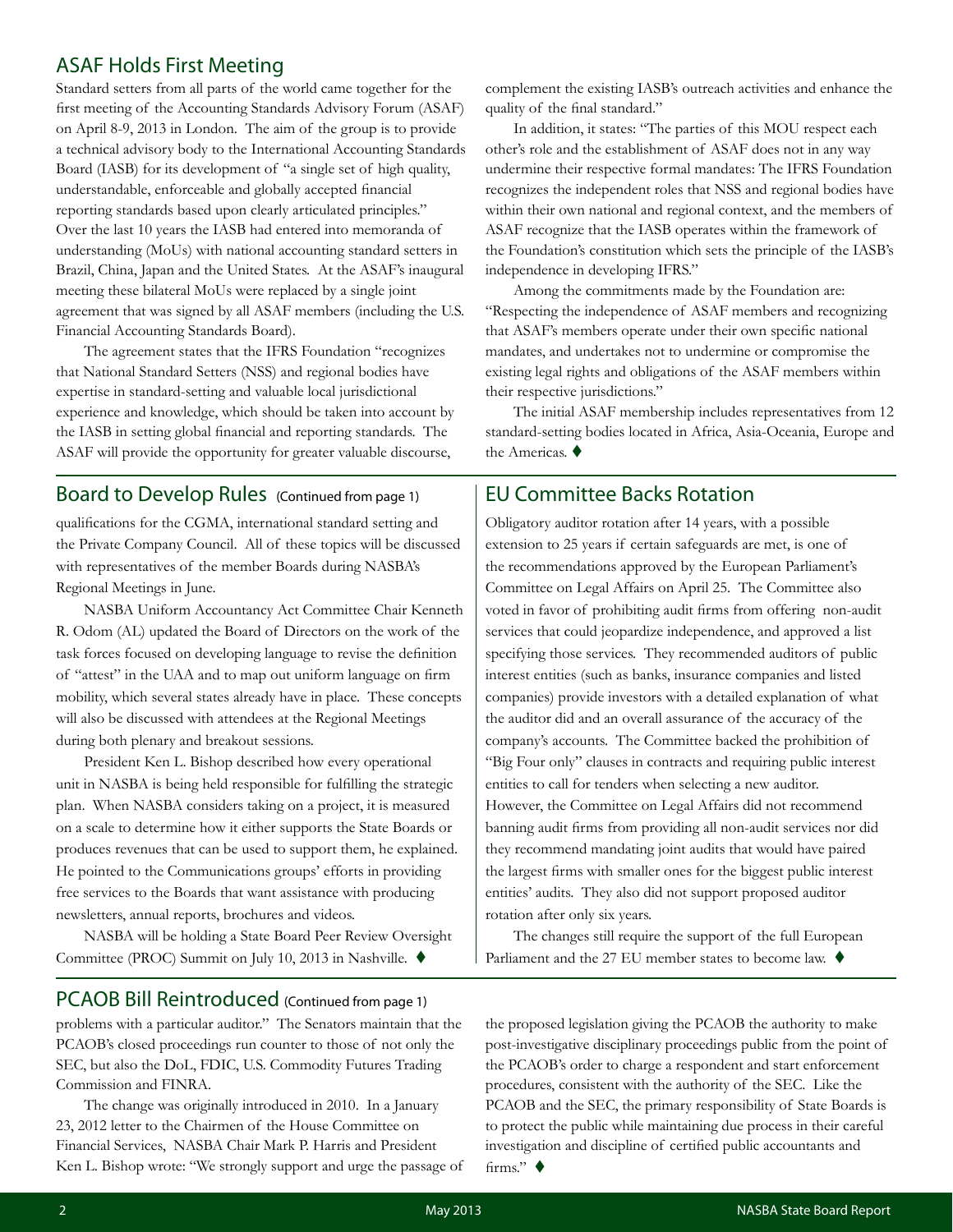# <span id="page-2-0"></span>President's Memo

## **All in the Family**



Ken L. Bishop

Country music artist George Jones died in Nashville on April 26 at the age of 81. Now for most of the country, his passing probably did not get the full front page coverage that we saw here in Middle Tennessee. In the "Music City" George was royalty. He and his former wife Tammy Wynette were once called "the king and queen of country music" and, in fact, his and their hits in the 70's played a big role in developing the huge following that country music has today. George lived in the same town where I live, Franklin, TN, and I had the opportunity to meet him. Despite his troubled past and bouts with alcoholism, I found him to be a very pleasant fellow.

 But what does this have to do with NASBA? In one of the numerous obituaries about George, the author wrote that the "country music family" was mourning his loss. It caused me to think of "the NASBA family," something we often talk about. Before I joined the staff of NASBA, I was a volunteer like most of you, and I truly felt I was a family member. NASBA meetings and conferences often have as much the feel of a reunion as the serious working sessions where so many important issues are addressed. We welcome new members into the fold just as one would bring newlyweds into a family – with some guidance, friendship and high expectations.

 When events, tragedies or circumstances put our family's members in harm's way, the response of the family is almost always immediate. When the recent bombings occurred in Boston, we quickly reached out to find out if the members and staff of the Massachusetts Board were safe. The NASBA family is much larger than just our member Boards and their staff. Our friends and associates in state societies, other organizations and associations, as well as our candidates, are under the family umbrella. When the bombing occurred, we quickly ascertained the wellbeing of AICPA Chair Rich Caturano and his family, who live in Boston, and the staff members of the Prometric sites in the Boston area. *Note: Prometric sites in Boston were shut down during the search for the perpetrators of this horrific event and NASBA staff worked closely with Prometric to communicate with and reschedule disrupted candidates.*



George Jones

 Other recent events created a similar reaction: When hurricane Sandy slammed into the east coast causing catastrophic damage and service disruptions, the NASBA family immediately stepped up, offering everything from direct State Board support to material supplies, while providing prayers and moral support for all those affected.

 The family feel of NASBA goes much further than reaction to major events. As President, almost daily I see emails and other communications about illnesses, injuries and, sadly, deaths affecting our family somewhere in the country. In every case, there was an immediate outpouring of support, condolences and offers of assistance from all across the country from folks whose sole nexus is the relationship developed through NASBA. Similarly when there has been good news: births, weddings, graduations and other successes, the outpouring of congratulations and the sharing in that joy was tremendous. We rejoiced in the appointment of NASBA Past Chair Dave Vaudt to GASB Chairman, the 100th anniversary of the North Carolina State Board and the success of Michael and Carol Weinshel's (CT) charity that sent 30,000 packages to military personnel. How great is all that!

 I should point out that it is not always about NASBA and NASBA folks reaching out to help others. When Nashville was hit with the devastating flood in 2010, almost immediately the Prometric CEO Michael Brannick offered whatever services he or his company could provide. Ultimately some of our phone and service lines were transferred to Prometric's operations so that our candidates could be serviced. Actions such as that only strengthen the bonds of the NASBA family.

 The NASBA Regional Meetings are coming up soon. To Board members who have not attended a Regional Meeting, you are missing out on a great opportunity to hear and debate the most recent developments in the regulation of the accounting profession. This is a chance to meet with your peers and discuss common concerns in an informal setting. At the suggestion of the Regional Directors, this year's Regional Meetings will include added breakout sessions to permit even more exchanges of ideas. I had the opportunity to meet with a Board of Accountancy in the northeast recently and we talked about the importance of attendance at NASBA meetings and conferences. I can easily recite a long list of objective arguments for attendance. What I didn't say is that it is an opportunity to really become a member of "the NASBA family."

*Semper ad meliora (Always toward better things).*

Jen L. Bohop

 *― Ken L. Bishop President and CEO*